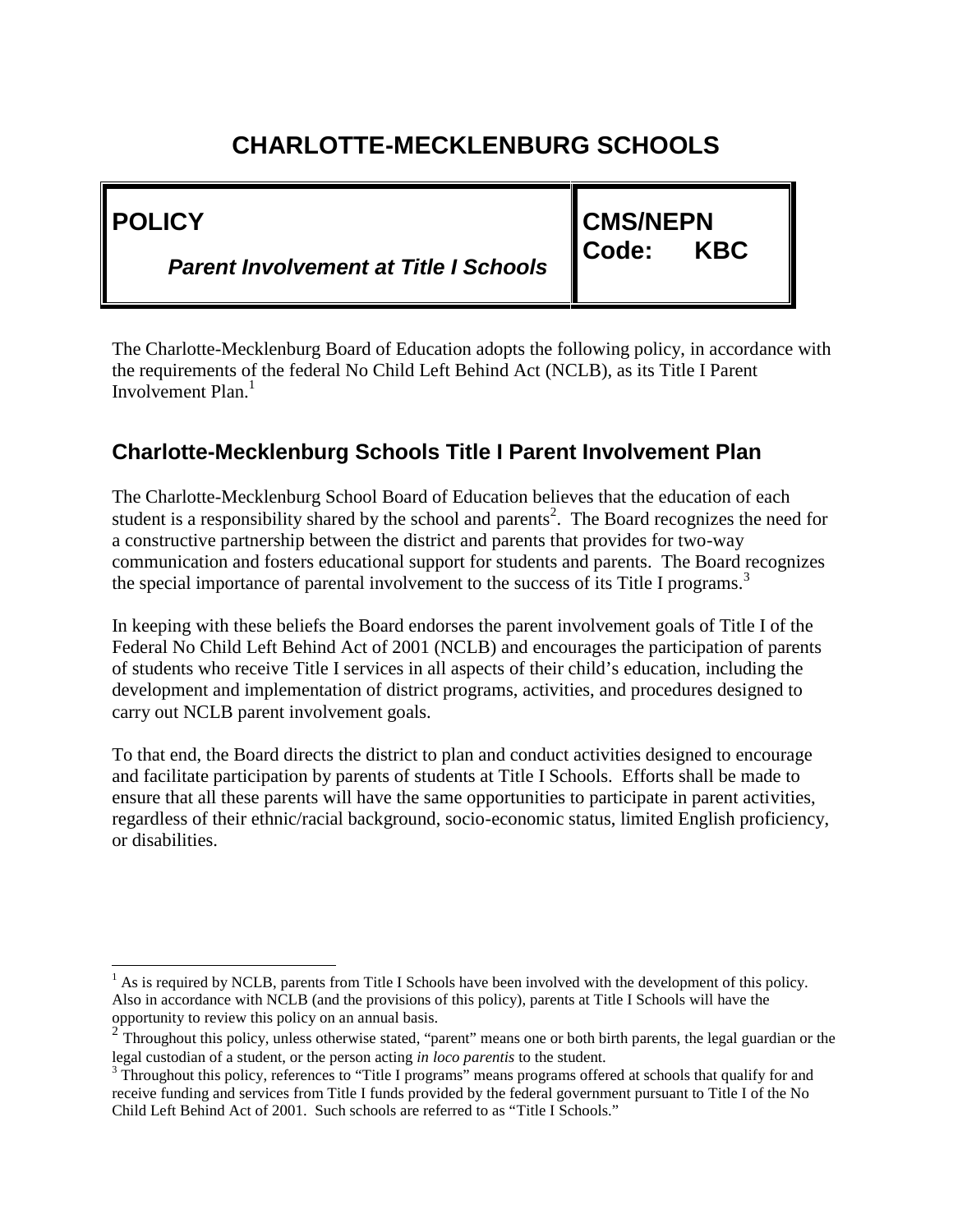**POLÍTICA**

*Participación de los Padres en Escuelas de Título I*

**CMS/NEPN Código: KBC**

La Junta Directiva de Educación de las Escuelas de Charlotte-Mecklenburg adopta la siguiente política en su Plan de Participación de los Padres de Título I de acuerdo con los requisitos del Decreto de Acta Federal Que Ningún Niño se Quede Atrás (NCLB).<sup>4</sup>

#### **Plan de Participación de los Padres en las Escuelas de Título I de Charlotte-Mecklenburg**

La Junta Directiva de Educación de las Escuelas de Charlotte-Mecklenburg cree que la educación de cada estudiante es una responsabilidad compartida por la escuela y los padres<sup>5</sup>. La Junta reconoce la necesidad de una alianza constructiva entre el distrito y los padres que provea una comunicación de ambas partes y promueva el apoyo educativo para los estudiantes y los padres. La Junta reconoce la importancia de la participación de los padres para el éxito en sus programas de Título I.<sup>6</sup>

De acuerdo con estas convicciones, la Junta respalda los objetivos de participación de los padres de Título I del Decreto de Acta Federal del 2001 Que Ningún Niño se Quede Atrás (NCLB) y anima a los padres a participar en todos los aspectos de la educación de sus hijos que reciben los servicios de Título I, incluyendo el desarrollo y la implementación de programas del distrito, actividades, y procedimientos diseñados para llevar a cabo los objetivos de la participación de los padres del Decreto de Acta NCLB.

Con este fin, la Junta dirige al distrito a planificar y conducir actividades diseñadas para animar y facilitar la participación de los padres de estudiantes de las Escuelas de Título I. Deberán hacerse esfuerzos para asegurarse que todos los padres tengan las mismas oportunidades de participar en actividades para padres, independientemente de su etnia/origen racial, estatus socio económico, habilidad limitada en el inglés o discapacidad.

 $1$  Como es requerido por NCLB, los padres de las Escuelas de Título I han participado en el desarrollo de esta política. También de acuerdo con NCLB (y las disposiciones de esta política), los padres en las Escuelas de Título I tendrán la oportunidad de revisar esta política anualmente.

 $2 \text{ A}$  través de esta política, a menos que se indique lo contrario, la palabra "padre" significa uno o ambos padres, el tutor legal o el custodio legal de un estudiante, o la persona actuando in loco parentis del estud

<sup>&</sup>lt;sup>3</sup> A través de esta política, las referencias a los "Programas de Título I" significan los programas ofrecidos en las escuelas que califiquen y reciben fondos y servicios de Título I proporcionados por el gobierno federal en conformidad con el Decreto de Acta de Título I del 2001 Que Ningún Niño se Quede Atrás. Estas escuelas se conocen como las "Escuelas de Título I."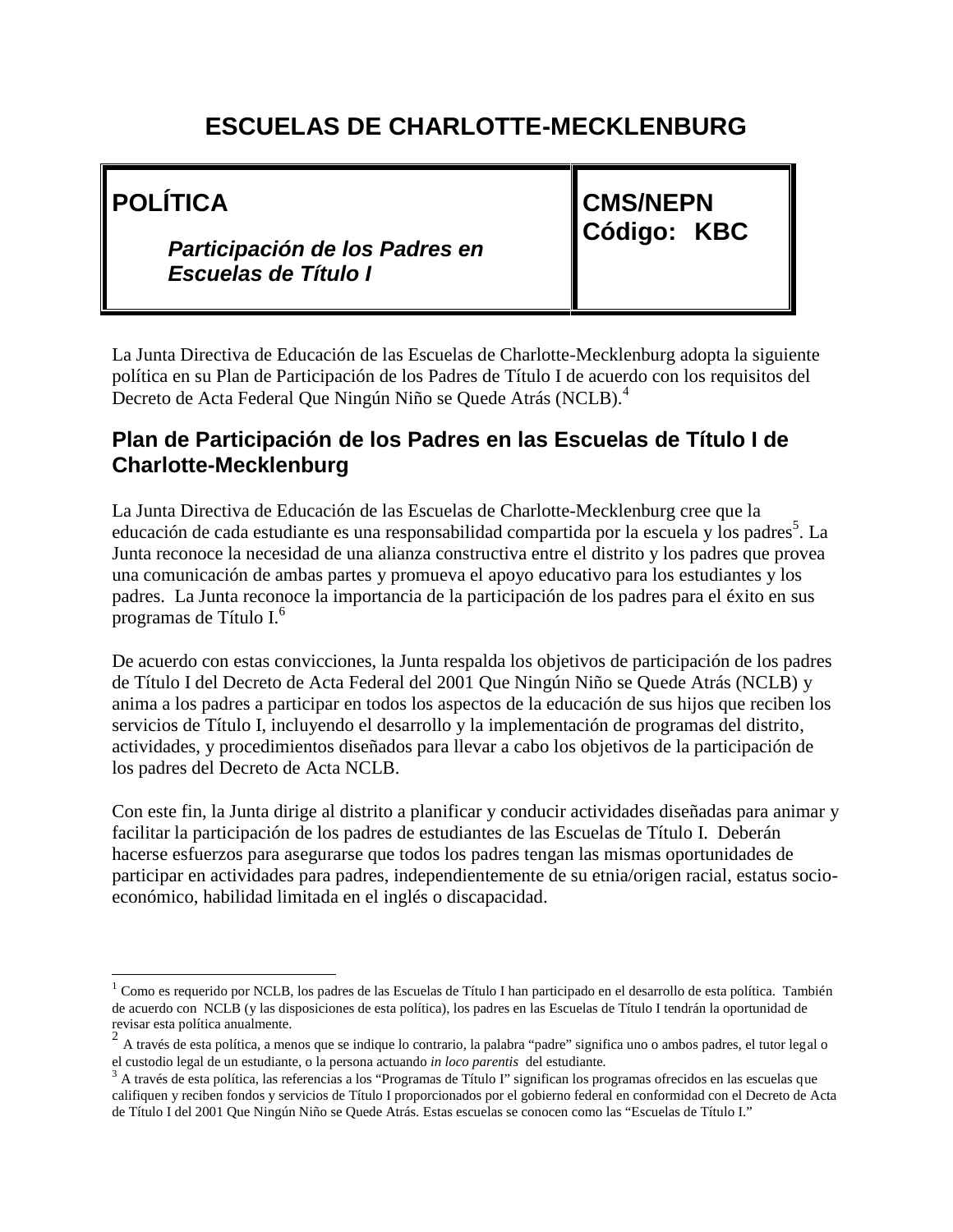| I POLICY                                     | <b>CMS/NEPN</b>              |  |
|----------------------------------------------|------------------------------|--|
| <b>Parent Involvement at Title I Schools</b> | <b>KBC</b><br><b>I</b> Code: |  |

Therefore, at Title I Schools and in accordance with NCLB requirements, Charlotte- Mecklenburg Schools will:

- A. Involve parents of students who receive Title I services in the development of the Title I Plan<sup>7</sup> (hereinafter referred to as the "Plan") through the PTA/School Leadership Team and provide the parents with opportunities to review the Plan. This Plan may be a component of the School Improvement Plan, which is also jointly developed by parents and the school staff. After joint development, if the Plan is still not satisfactory to parents of children participating in Title I programs, the district will submit any parental comments to the North Carolina State Department of Public Instruction along with its Plan.
- B. Assist schools in building capacity for parental involvement and increase academic achievement and school performance by providing coordination, technical assistance, and other support from departments, such as Student, Family and Community Services, the CMS Title I Department and the Curriculum and Instruction Department.
- C. Work with all school personnel to promote an understanding of the value of parent/school partnerships and how to build effective partnerships with parents.
- D. Build parent capacity for involvement and leadership by providing materials, activities, and training to parents to help them effectively support their children's education at home and at school.
- E. Help parents understand state and local academic curriculum and requirements, student achievement standards and expectations through a variety of means including school and community-based meetings, posting information on district and school websites and sending information to parents.
- F. As is feasible and appropriate, coordinate and integrate parental involvement programs and activities with other programs of the district, including but not limited to preschool programs.

<sup>&</sup>lt;sup>4</sup> Throughout this policy, "Title I Plan" refers to the provisions of this policy, which constitutes the district's Title I Parent Involvement Plan.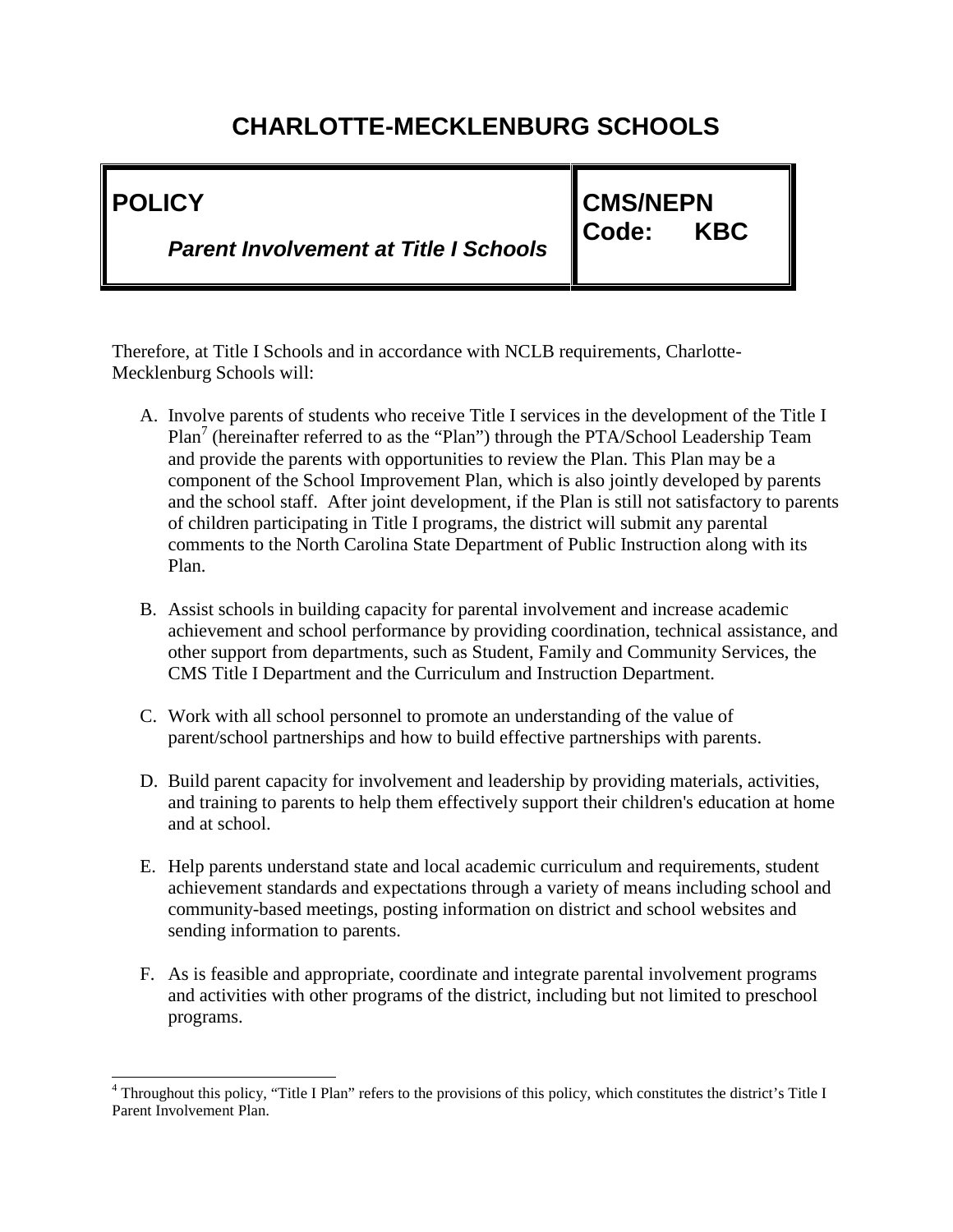# **POLÍTICA**

*Participación de los Padres en Escuelas de Título I*

**CMS/NEPN Código: KBC**

Por lo tanto, en las Escuelas de Título I y conforme a los requisitos del Decreto de Acta NCLB, las Escuelas de Charlotte Mecklenburg:

- A. Incluirá a los padres de los estudiantes, quienes reciben los servicios de Título I, en el desarrollo del Plan<sup>4</sup> (en lo sucesivo referido como el "Plan") a través del PTA/ el Equipo de Liderazgo Escolar con oportunidades para revisar el Plan. Este Plan puede ser un componente del Plan de Mejoramiento Escolar, el cual es desarrollado en conjunto con los padres y el personal de la escuela. Si los padres de los estudiantes que participan en el programa de Título I no están satisfechos después de desarrollar mutuamente el Plan, el distrito escolar presentará cualquier comentario de los padres junto con el Plan al Departamento de Instrucción Pública de Carolina del Norte.
- B. Ayudará a las escuelas creando posibilidades de participación para los padres, aumentará el rendimiento académico y el rendimiento escolar al proporcionar coordinación, asistencia técnica y otros apoyos de departamentos tales como Servicios al Estudiante, a la Familia y a la Comunidad, el Departamento de Título I y el Departamento de Currículo e Instrucción de CMS.
- C. Trabajará con todo el personal de la escuela para fomentar la compresión del valor de la colaboración entre padre/escuela y como establecer una alianza efectiva con los padres.
- D. Desarrollará la capacidad de los padres en participación y liderazgo al proveerles materiales, actividades e instrucción en como apoyar efectivamente la educación de sus hijos en la casa y en la escuela.
- E. Ayudará a los padres a comprender el plan de estudio académico local, estatal y sus requisitos; las normas de rendimiento del estudiante y las expectativas a través de una variedad de medios incluyendo reuniones de la escuela y en la comunidad, anunciando la información en la página web del distrito, de la escuela y enviando información a los padres.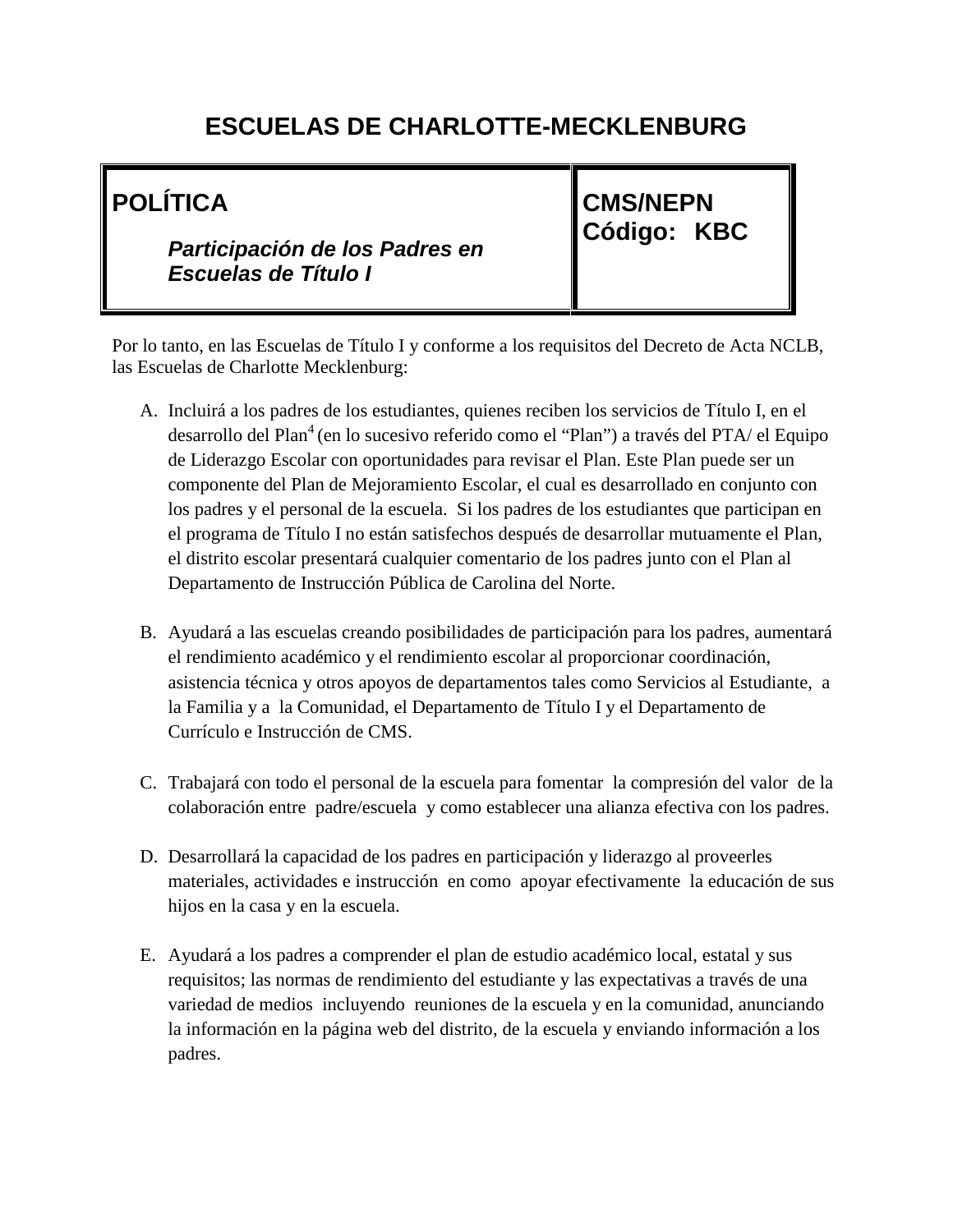| <b>I POLICY</b>                              | <b>CMS/NEPN</b>              |  |
|----------------------------------------------|------------------------------|--|
| <b>Parent Involvement at Title I Schools</b> | <b>KBC</b><br>${\sf ICode:}$ |  |

- F. Ensure that all communication to parents is in an easy to understand format and, to the extent feasible, is provided in all of the major languages represented in the community.
- G. Provide support based on reasonable parent requests.
- H. Conduct an annual Plan Evaluation Meeting, preferably in the spring, with parents, staff, and administrators at each Title I School. In this meeting the overall Parent Involvement Plan should be discussed, including but not limited to the following issues:
	- 1. the implementation of the Parent Involvement Plan;
	- 2. effectiveness of the school's and district's parental involvement practices and policies; and
	- 3. how the Title I monies are used for parental participation.

Suggestions shall be invited and any feedback shall be forwarded to the Director of the Federal and State Compliance Department.

- I. Direct that each Title I school develop jointly with parents a Parent/School Compact which shall :
	- 4. describe the school's responsibility to provide high quality curriculum and instruction in a supportive environment;
	- 5. describe ways in which each parent will be responsible for supporting their children's learning such as monitoring attendance, homework completion, television watching, volunteering in their child's school, positive use of extracurricular time and supporting positive behavior and character traits that improve student success;
	- 6. address the importance of ongoing communication between teachers and parents through: parent-teacher conferences, frequent reports to parents on their children's progress, the provision of reasonable access to staff, and opportunities to volunteer and participate in their child's class.
- J. Direct that each Title I School develop a means of regular communication with parents. Through this communication, the school should make reasonable efforts to ensure that parents are aware of opportunities for involvement in the schools' activities, including the ability to be a part of each school's leadership team and involved in the process of school review and improvement.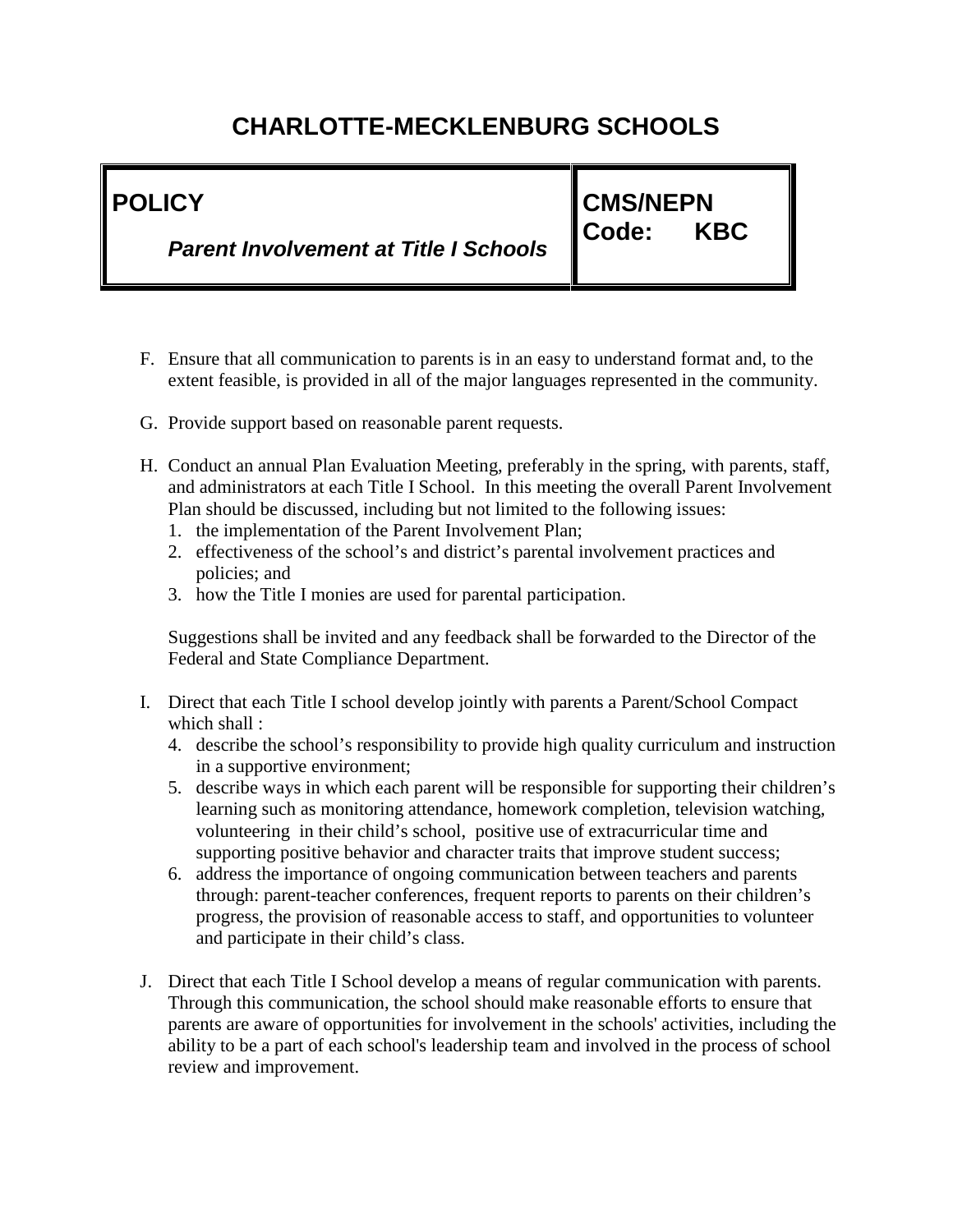# **POLÍTICA**

*Participación de los Padres en Escuelas de Título I*

**CMS/NEPN Código: KBC**

<sup>4</sup> A través de esta política, "El Plan de Título I" se refiere a las disposiciones de esta política la cual incluye el Plan de Participación de Padres de Título I del distrito escolar.

- F. A medida que sea posible y apropiado, coordinará e integrará el programa y las actividades de participación de los padres con otros programas del distrito, incluyendo pero no limitados a los programas preescolares.
- G. Asegurará en la medida que sea posible que toda la comunicación con los padres esté en un formato fácil de entender, disponible y que sea provisto en la mayoría de los idiomas representados en la comunidad.
- H. Proveerá apoyo a las solicitudes razonables de los padres.
- I. Llevará a cabo en cada Escuela de Título I una Reunión para la Evaluación del Plan, preferiblemente durante la primavera con los padres, los miembros del personal escolar y la administración. En esta reunión se debe tratar en general el Plan de Participación de los Padres, incluyendo pero no limitado a las siguientes situaciones:
	- 1. la implementación del Plan de Participación de los Padres;
	- 2. la efectividad de las políticas y prácticas de la participación de los padres de la escuela y el distrito; y
	- 3. como se utiliza el dinero de Título I para la participación de los padres.

Deberá solicitar sugerencias y cualquier comentario debe ser enviado al Director del Departamento de Cumplimiento de los Requisitos Federales y Estatales.

- J. Dirigirá a cada escuela de Título I a desarrollar en conjunto con los padres un Convenio Padre/Escuela en el cual:
	- 1. describa la responsabilidad de la escuela para proveer un plan de estudio de alta calidad e instrucción dentro de un ambiente de apoyo;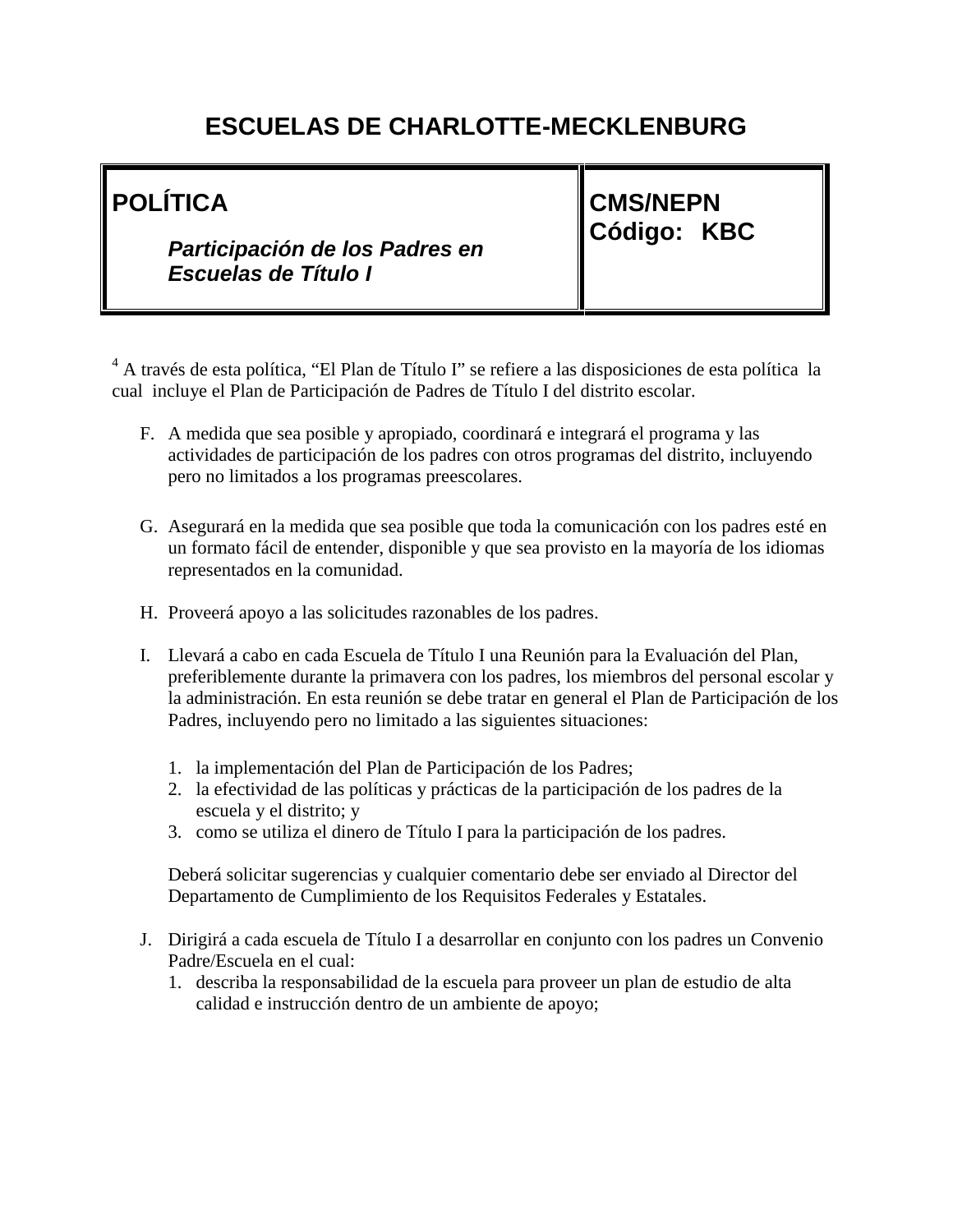| ∥ POLICY                                     | <b>CMS/NEPN</b> |            |  |
|----------------------------------------------|-----------------|------------|--|
| <b>Parent Involvement at Title I Schools</b> | <b>I</b> Code:  | <b>KBC</b> |  |

- L. Direct each Title I school to implement each of the following parent involvement activities as well as a variety of other activities:
	- 1. holding annual meetings to inform parents about the Title I program and its requirements;
	- 2. offering a flexible number of meetings and opportunities for regular meetings if requested;
	- 3. providing information about the curriculum, academic assessments used and proficiency levels students must meet;
	- 4. offering training opportunities;
	- 5. coordinating with other programs;
	- 6. offering opportunities for involvement of limited English proficient parents and parents with disabilities;
	- 7. evaluating parent involvement programs;
	- 8. providing opportunities for parents to volunteer, participate in and observe classroom activities;
	- 9. implementing the Parent/School Compact; and
	- 10. development of school-level procedures.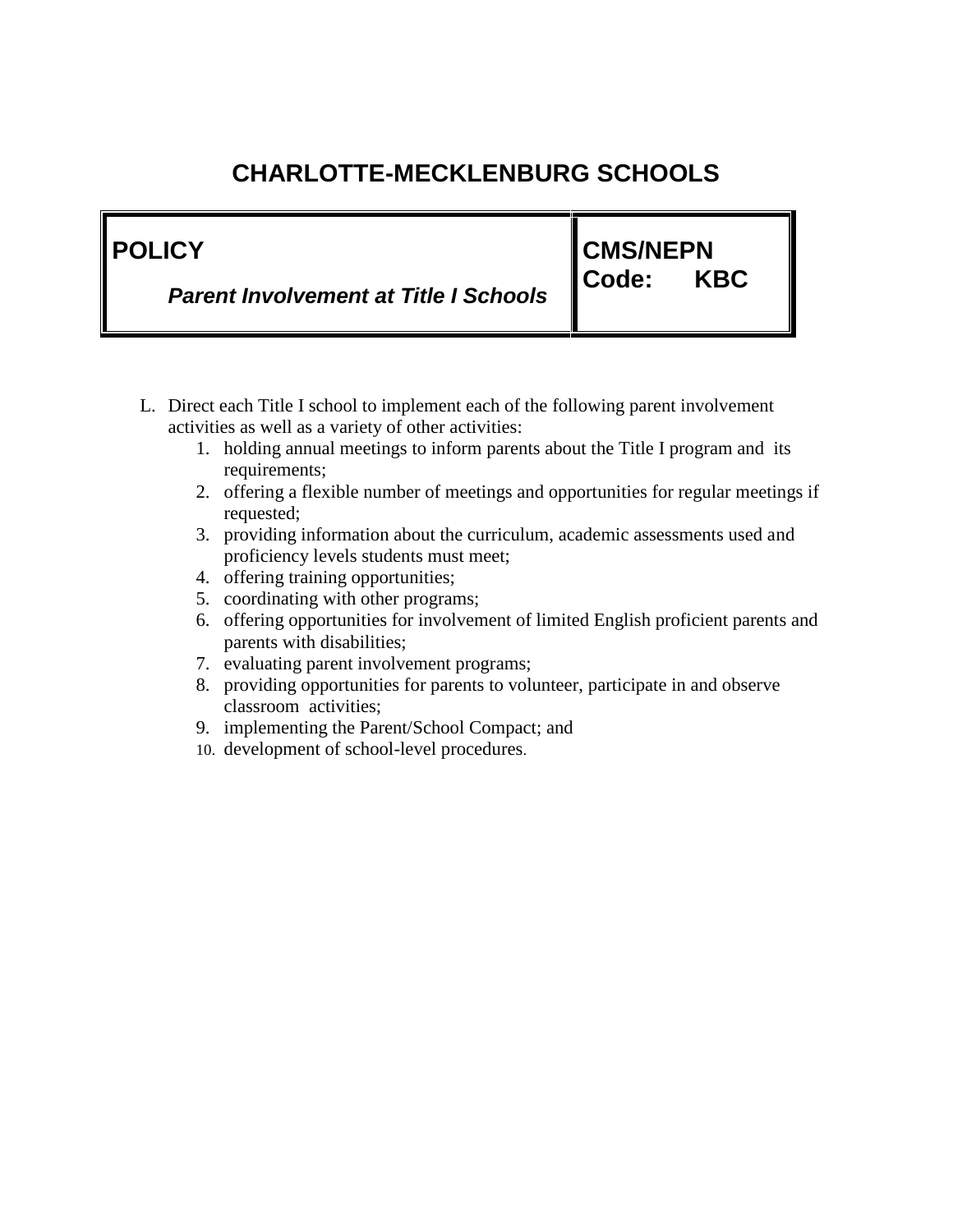# **POLÍTICA**

*Participación de los Padres en las Escuelas de Título I*

**CMS/NEPN Código: KBC**

- 2. describa las maneras en que cada padre será responsable de apoyar el aprendizaje de su hijo tales como asegurarse de la asistencia a la escuela, que complete las tareas, limitar el tiempo de la televisión, ser voluntario en la escuela de su hijo, usar apropiadamente el tiempo después de la escuela, reforzar la conducta positiva y los rasgos del carácter que ayudan a mejorar el éxito del estudiante.
- 3. Realza la importancia de una comunicación continua entre los maestros y los padres a través de: conferencias de padre-maestro, reportes frecuentes a los padres sobre el progreso de sus hijos, proveer acceso razonable al personal escolar, ofrecer oportunidades para que los padres puedan participar y sean voluntarios en los salones de clase de sus hijos.
- K Dirigirá a cada escuela de Título I para que desarrolle un medio de comunicación continua con los padres. A través de esta comunicación, la escuela deberá hacer esfuerzos razonables que aseguren que los padres estén informados de las oportunidades para participar en las actividades de la escuela, incluyendo el ser parte del Equipo de Liderazgo de cada escuela y participar en el proceso de revisión y mejoramiento escolar.
- L. Dirigirá a cada escuela de Título I a implementar cada una de las siguientes actividades de participación de los padres, como también de la variedad de otras actividades en la escuela:
	- 1. celebrando reuniones anuales para informar a los padres acerca del programa de Título I y sus requisitos;
	- 2. ofreciendo un número de reuniones con horarios flexibles y nuevas oportunidades para las reuniones regulares si los padres las solicitan;
	- 3. proporcionando información acerca del plan de estudios, las evaluaciones académicas utilizadas y los niveles de habilidad que los estudiantes tienen que cumplir;
	- 4. ofreciendo oportunidades de capacitación;
	- 5. coordinando las actividades de participación con los otros programas;
	- 6. ofreciendo oportunidades de participación para los padres con habilidad limitada en inglés y padres con discapacidades;
	- 7. evaluando los programas de participación de los padres;